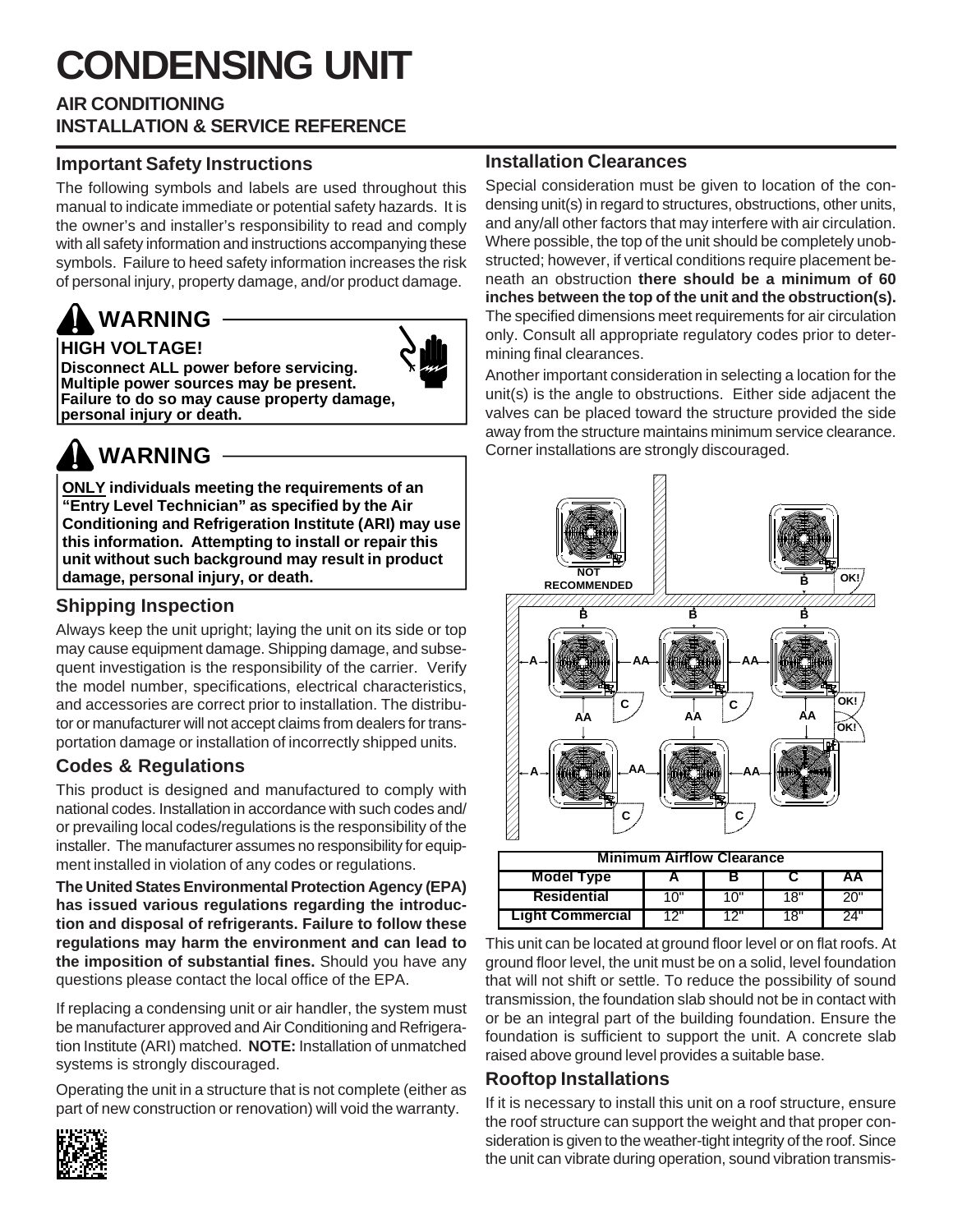sion should be considered when installing the unit. Vibration absorbing pads or springs can be installed between the condensing unit legs or frame and the roof mounting assembly to reduce noise vibration.

### **Safe Refrigerant Handling**

While these items will not cover every conceivable situation, they should serve as a useful guide.

## **WARNING**

**To avoid possible injury, explosion or death, practice safe handling of refrigerants.**

## **WARNING**

**Refrigerants are heavier than air. They can "push out" the oxygen in your lungs or in any enclosed space.To avoid possible difficulty in breathing or death:**

- **Never purge refrigerant into an enclosed room or space. By law, all refrigerants must be reclaimed.**
- **If an indoor leak is suspected, throughly ventilate the area before beginning work.**
- **Liquid refrigerant can be very cold. To avoid possible frostbite or blindness, avoid contact and wear gloves and goggles. If liquid refrigerant does contact your skin or eyes, seek medical help immediately.**
- **Always follow EPA regulations. Never burn refrig erant, as poisonous gas will be produced.**

## **WARNING**

**To avoid possible explosion:**

- **Never apply flame or steam to a refrigerant cylinder. If you must heat a cylinder for faster charging, partially immerse it in warm water.**
- **Never fill a cylinder more than 80% full of liquid re frigerant.**
- **Never add anything other than R-22 to an R-22 cy linder or R-410A to an R-410A cylinder. The service equipment used must be listed or certified for the type of refrigerant used.**
- **Store cylinders in a cool, dry place. Never use a cy linder as a platform or a roller.**

## **WARNING**

**To avoid possible explosion, use only returnable (not disposable) service cylinders when removing refrigerant from a system.**

- **Ensure the cylinder is free of damage which could lead to a leak or explosion.**
- **Ensure the hydrostatic test date does not exceed 5 years.**
- **Ensure the pressure rating meets or exceeds 400 lbs.**

**When in doubt, do not use cylinder.**

### **Refrigerant Lines**

### **CAUTION**

The compressor POE oil for R-410A units is extremely susceptible to moisture absorption and could cause compressor failure. Do not leave system open to atmosphere any longer than necessary for installation.

Use only refrigerant grade (dehydrated and sealed) copper tubing to connect the condensing unit with the indoor evaporator. After cutting the tubing, install plugs to keep refrigerant tubing clean and dry prior to and during installation. Tubing should always be cut square keeping ends round and free from burrs. Clean the tubing to prevent contamination.

Do NOT let refrigerant lines come in direct contact with plumbing, ductwork, floor joists, wall studs, floors, and walls. When running refrigerant lines through a foundation or wall, openings should allow for sound and vibration absorbing material to be placed or installed between tubing and foundation. Any gap between foundation or wall and refrigerant lines should be filled with a pliable silicon-based caulk, RTV or a vibration damping material. Avoid suspending refrigerant tubing from joists and studs with rigid wire or straps that would come in contact with the tubing. Use an insulated or suspension type hanger. Keep both lines separate and always insulate the suction line.

These sizes are suitable for line lengths of 79 feet or less. If a run of more than fifty feet is required, refer to Remote Cooling Service Manual, or TP-106 Long Line Set Application R-22, or TP-107 Long Line Set Application R-410A or contact your distributor for assistance.

| <b>RECOMMENDED INTERCONNECTING TUBING (Ft)</b> |                        |     |             |     |             |     |  |  |  |  |  |  |
|------------------------------------------------|------------------------|-----|-------------|-----|-------------|-----|--|--|--|--|--|--|
| Cond                                           | $0 - 24$               |     | 25-49       |     | 50-79*      |     |  |  |  |  |  |  |
| Unit                                           | Line Diameter (In. OD) |     |             |     |             |     |  |  |  |  |  |  |
| Tons                                           | <b>Suct</b>            | Liq | <b>Suct</b> | Liq | <b>Suct</b> | Liq |  |  |  |  |  |  |
| 11/2                                           | 5/8                    | 1/4 | 3/4         | 3/8 | 3/4         | 3/8 |  |  |  |  |  |  |
| 2                                              | 5/8                    | 1/4 | 3/4         | 3/8 | 3/4         | 3/8 |  |  |  |  |  |  |
| 21/2                                           | 5/8                    | 1/4 | 3/4         | 3/8 | 7/8         | 3/8 |  |  |  |  |  |  |
| 3                                              | 3/4                    | 3/8 | 7/8         | 3/8 | 11/8        | 3/8 |  |  |  |  |  |  |
| 31/2                                           | 7/8                    | 3/8 | 11/8        | 3/8 | 11/8        | 3/8 |  |  |  |  |  |  |
| 4                                              | 7/8                    | 3/8 | 11/8        | 3/8 | 11/8        | 3/8 |  |  |  |  |  |  |
| 5                                              | 7/8                    | 3/8 | 1/8         | 3/8 | 1 1/8       | 3/8 |  |  |  |  |  |  |

\* Lines greater than 79 feet in length or vertical elevation changes more than 50 feet **refer to the Remote Cooling Service Manual or contact your distributor for assistance.**

**NOTE:** Line sets for VSC130181\*\*, VSC130241\*\*, and VSC130301\*\* shall not exceed 75 feet.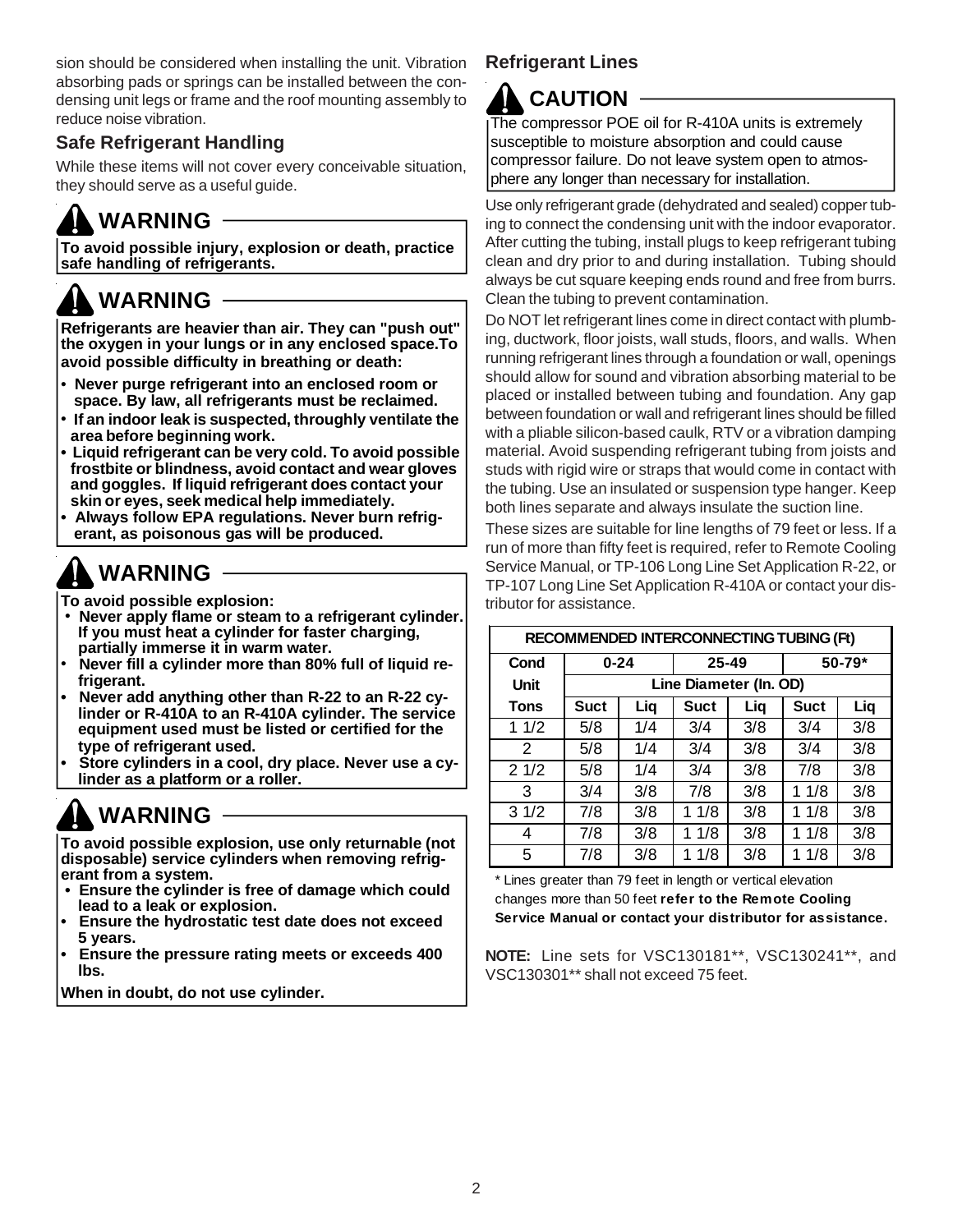





Mounting the evaporator coil above the condensing unit will require an inverted loop in the suction line adjacent or near the connection to the evaporator. The top of the loop must be slightly higher than the top of the coil.



Mounting the condensing unit above the evaporator coil will require oil traps at equal intervals along the suction line. Install 1 oil trap for a height difference of 15–25 feet between indoor and outdoor units. Install 2 oil traps for a difference of 26-50 feet, 3 for 51-100 feet, and 4 for 101-150 feet.



Insulation is necessary to prevent condensation from forming and dropping from the suction line. Armflex (or satisfactory equivalent) with 3/8" min. wall thickness is recommended. In severe conditions (hot, high humidity areas) 1/2" insulation may be required. Insulation must be installed in a manner which protects tubing from damage and contamination.

Where possible, drain as much residual compressor oil from existing systems, lines, and traps; pay close attention to low areas where oil may collect. **NOTE:** If changing refrigerant types, ensure the indoor coil and metering device is compatible with the type of refrigerant being used; otherwise, the indoor coil must be replaced.

### **Burying Refrigerant Lines**

If burying refrigerant lines can not be avoided, use the following checklist.

- 1. Insulate liquid and suction lines separately.
- 2. Enclose all underground portions of the refrigerant lines in waterproof material (conduit or pipe) sealing the ends where tubing enters/exits the enclosure.
- 3. If the lines must pass under or through a concrete slab, ensure lines are adequately protected and sealed.

### **Refrigerant Line Connections**

### IMPORTANT

To avoid overheating the service valve, TXV valve, or filter drier while brazing, wrap the component with a wet rag, or use a thermal heat trap compound. Be sure to follow the manufacturer's instruction when using the heat trap compound. Note: Remove Schrader valves from service valves before brazing tubes to the valves. Use a brazing alloy of 2% minimum silver content. Do not use flux.

Torch heat required to braze tubes of various sizes is proportional to the size of the tube. Tubes of smaller size require less heat to bring the tube to brazing temperature before adding brazing alloy. Applying too much heat to any tube can melt the tube. Service personnel must use the appropriate heat level for the size of the tube being brazed. Note: The use of a heat shield when brazing is recommended to avoid burning the serial plate or the finish on the unit.

- 1. The ends of the refrigerant lines must be cut square, deburred, cleaned, and be round and free from nicks or dents. Any other condition increases the chance of a refrigerant leak.
- 2. "Sweep" the refrigerant line with nitrogen or inert gas during brazing to prevent the formation of copper-oxide inside the refrigerant lines. The POE oils used in R-410A applications will clean any copper-oxide present from the inside of the refrigerant lines and spread it throughout the system. This may cause a blockage or failure of the metering device.
- 3. After brazing, quench the joints with water or a wet cloth to prevent overheating of the service valve.
- 4. Ensure the filter drier paint finish is intact after brazing. If the paint of the steel filter drier has been burned or chipped, repaint or treat with a rust preventative. This is especially important on suction line filter driers which are continually wet when the unit is operating.

**NOTE:** Be careful not to kink or dent refrigerant lines. Kinked or dented lines will cause poor performance or compressor damage.

Do NOT make final refrigerant line connection until plugs are removed from refrigerant tubing.

**NOTE:** Before brazing, verify indoor piston size by checking the piston kit chart packaged with indoor unit.

### **Leak Testing (Nitrogen or Nitrogen-Traced)**

## **WARNING**

**To avoid the risk of fire or explosion, never use oxygen, high pressure air or flammable gases for leak testing of a refrigeration system.**

# **WARNING**

**To avoid possible explosion, the line from the nitrogen cylinder must include a pressure regulator and a pressure relief valve. The pressure relief valve must be set to open at no more than 150 psig.**

Pressure test the system using dry nitrogen and soapy water to locate leaks. If you wish to use a leak detector, charge the system to 10 psi using the appropriate refrigerant then use nitrogen to finish charging the system to working pressure then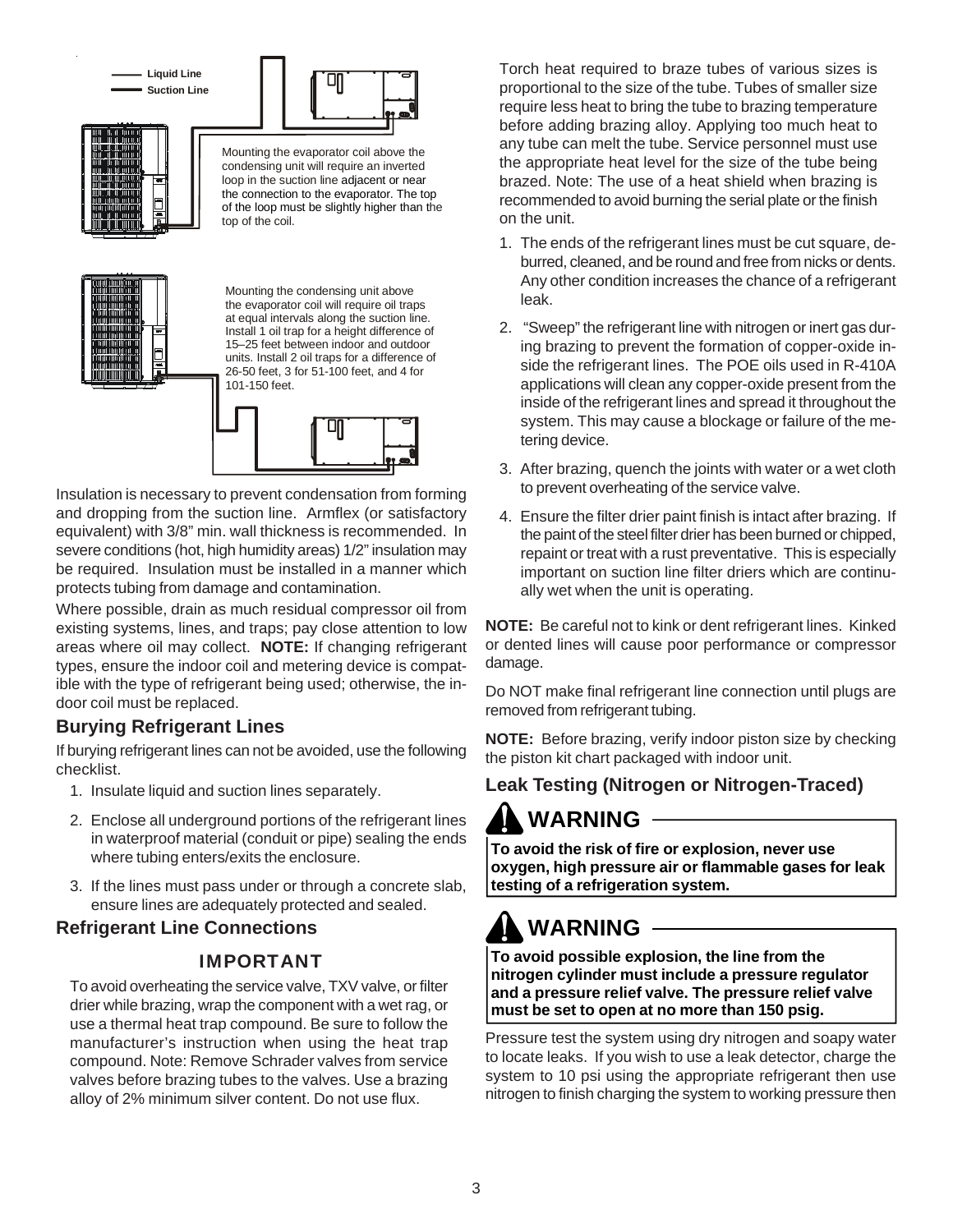apply the detector to suspect areas. If leaks are found, repair them. After repair, repeat the pressure test. If no leaks exist, proceed to system evacuation.

### **System Evacuation**

Condensing unit liquid and suction valves are closed to contain the charge within the unit. The unit is shipped with the valve stems closed and caps installed. **Do not open valves until the system is evacuated.**

## **WARNING**

**REFRIGERANT UNDER PRESSURE! Failure to follow proper procedures may cause property damage, personal injury or death.**

**NOTE:** Scroll compressors should never be used to evacuate or pump down a heat pump or air conditioning system.

## **CAUTION**

Prolonged operation at suction pressures less than 20 psig for more than 5 seconds will result in overheating of the scrolls and permanent damage to the scroll tips, drive bearings and internal seal.

- 1. Connect the vacuum pump with 250 micron capability to the service valves.
- 2. Evacuate the system to 250 microns or less using suction **and** liquid service valves. Using both valves is necessary as some compressors create a mechanical seal separating the sides of the system.
- 3. Close pump valve and hold vacuum for 10 minutes. Typically pressure will rise during this period.



- If the pressure rises to 1000 microns or less and remains steady the system is considered leak-free; proceed to startup.
- If pressure rises above 1000 microns but holds steady below 2000 microns, moisture and/or noncondensibles may be present or the system may have a small leak. Return to step 2: If the same result is encountered check for leaks as previously indicated and repair as necessary then repeat evacuation.

If pressure rises above 2000 microns, a leak is present. Check for leaks as previously indicated and repair as necessary then repeat evacuation.

### **Electrical Connections**

## **WARNING**

### **HIGH VOLTAGE!**

**Disconnect ALL power before servicing. Multiple power sources may be present. Failure to do so may cause property damage, personal injury or death due to electric shock. Wiring must conform with NEC or CEC and all local codes. Undersized wires could cause poor equipment performance, equipment damage or fire.**

# **WARNING**

**To avoid the risk of fire or equipment damage, use copper conductors.**

### **NOTICE**

Units with reciprocating compressors and non-bleed TXV's require a Hard Start Kit.

The condensing unit rating plate lists pertinent electrical data necessary for proper electrical service and overcurrent protection. Wires should be sized to limit voltage drop to 2% (max.) from the main breaker or fuse panel to the condensing unit. Consult the NEC, CEC, and all local codes to determine the correct wire gauge and length.

Local codes often require a disconnect switch located near the unit; do not install the switch on the unit. Refer to the installation instructions supplied with the indoor furnace/air handler for specific wiring connections and indoor unit configuration. Likewise, consult the instructions packaged with the thermostat for mounting and location information.

### **Overcurrent Protection**

The following overcurrent protection devices are approved for use.

- Time delay fuses
- HACR type circuit breakers

These devices have sufficient time delay to permit the motorcompressor to start and accelerate its load.

### **Three Phase Compressor Rotation**

### **CAUTION**

Use care when handling scroll compressors. Dome temperatures could be hot.

Three phase compressors are power phase dependent and can rotate in either direction.

Verify proper rotation for three phase compressors by ensuring the suction pressure drops and discharge pressure rises when the compressor is energized. **NOTE:** When operated in reverse, a three phase scroll compressors is noisier and its current draw substantially reduced compared to marked values.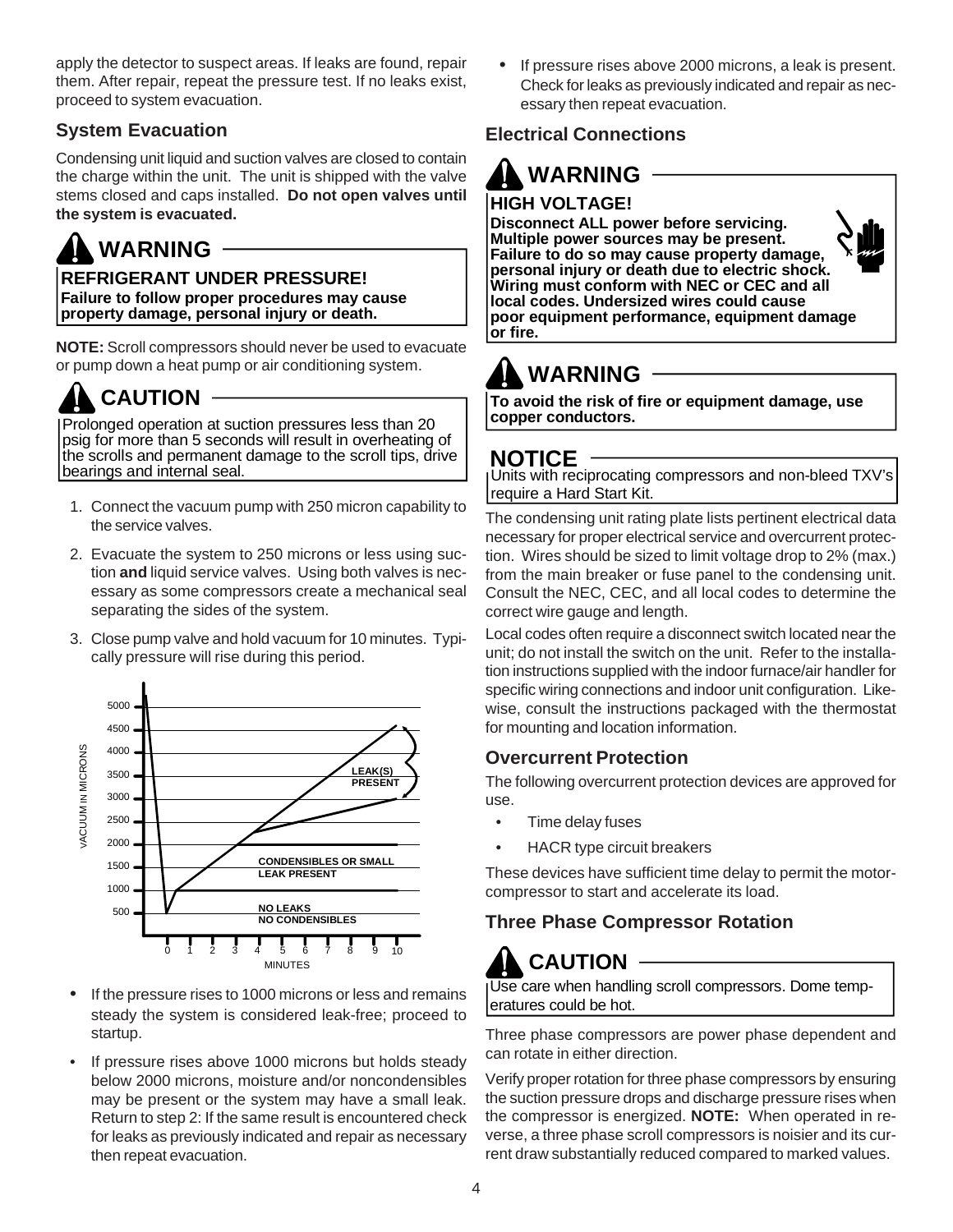To correct, disconnect power and switch any two leads at the unit contactor and re-observe.

### **High Voltage Connections**

Route power supply and ground wires through the high voltage port and terminate in accordance with the wiring diagram provided inside the control panel cover.

### **Low Voltage Connections**

Condensing unit control wiring requires 24 Volt minimum, 25VA service from the indoor transformer. Low voltage wiring for twostage units depends on the thermostat used and the number of control wires between the indoor unit and the condensing unit. Route control wires through the low voltage port and terminate in accordance with the wiring diagram provided inside the control panel cover.





**NOTE:** For two-stage condensing units, refer to the Installation Instructions supplied with the variable speed indoor units for field wiring connections.



**Two-Stage Thermostat with Three Low Voltage Wires to Remote**

### **System Start Up**

### **CAUTION**

POSSIBLE REFRIGERANT LEAK

To avoid a possible refrigerant leak, open the service valves until the top of the stem is 1/8" from the retainer. When opening valves with retainers, open each valve only until the top of the stem is 1/8" from the retainer. To avoid loss of refrigerant, DO NOT apply pressure to the retainer. When opening valves without a retainer remove service valve cap and insert a hex wrench into the valve stem and back out the stem by turning the hex wrench counterclockwise. Open the valve until it contacts the rolled lip of the valve body.

**NOTE:** These are not back-seating valves. It is not necessary to force the stem tightly against the rolled lip.

**NOTE:** Power must be supplied to the 18 SEER outdoor units containing ECM motors before the power is applied to the indoor unit. Sending a low voltage signal without high voltage power present at the outdoor unit can cause malfunction of the control module on the ECM motor.

Adequate refrigerant charge for a matching evaporator and 15 feet lineset is supplied with the condensing unit. If line set exceeds 15 feet in length, refrigerant should be added at .6 ounces per foot of liquid line.

Open the suction service valve first! If the liquid service valve is opened first, oil from the compressor may be drawn into the indoor coil TXV, restricting refrigerant flow and affecting operation of the system.

After the refrigerant charge has bled into the system, open the liquid service valve. The service valve cap is the secondary seal for the valves and must be properly tightened to prevent leaks. Make sure cap is clean and apply refrigerant oil to threads and sealing surface on inside of cap. Tighten cap finger-tight and then tighten additional 1/6 of a turn (1 wrench flat) to properly seat the sealing surfaces.

Do not introduce liquid refrigerant from the cylinder into the crankcase of the compressor as this may damage the compressor.

## **CAUTION**

POSSIBLE REFRIGERANT LEAK To avoid a possible refrigerant leak, open the service valves until the top of the stem is 1/8" from the retainer.

- 1. Break vacuum by fully opening liquid and suction base valves.
- 2. Set thermostat to call for cooling. Check indoor and outdoor fan operation and allow system to stabilize for 10 minutes for fixed orifices and 20 minutes for expansion valves.

### **Charge Verification**

### **WARNING**

### **REFRIGERANT UNDER PRESSURE!**

- **Do not overcharge system with refrigerant.**
- **Do not operate unit in a vacuum or at negative pres sure.**

**Failure to follow proper procedures may cause property damage, personal injury or death.**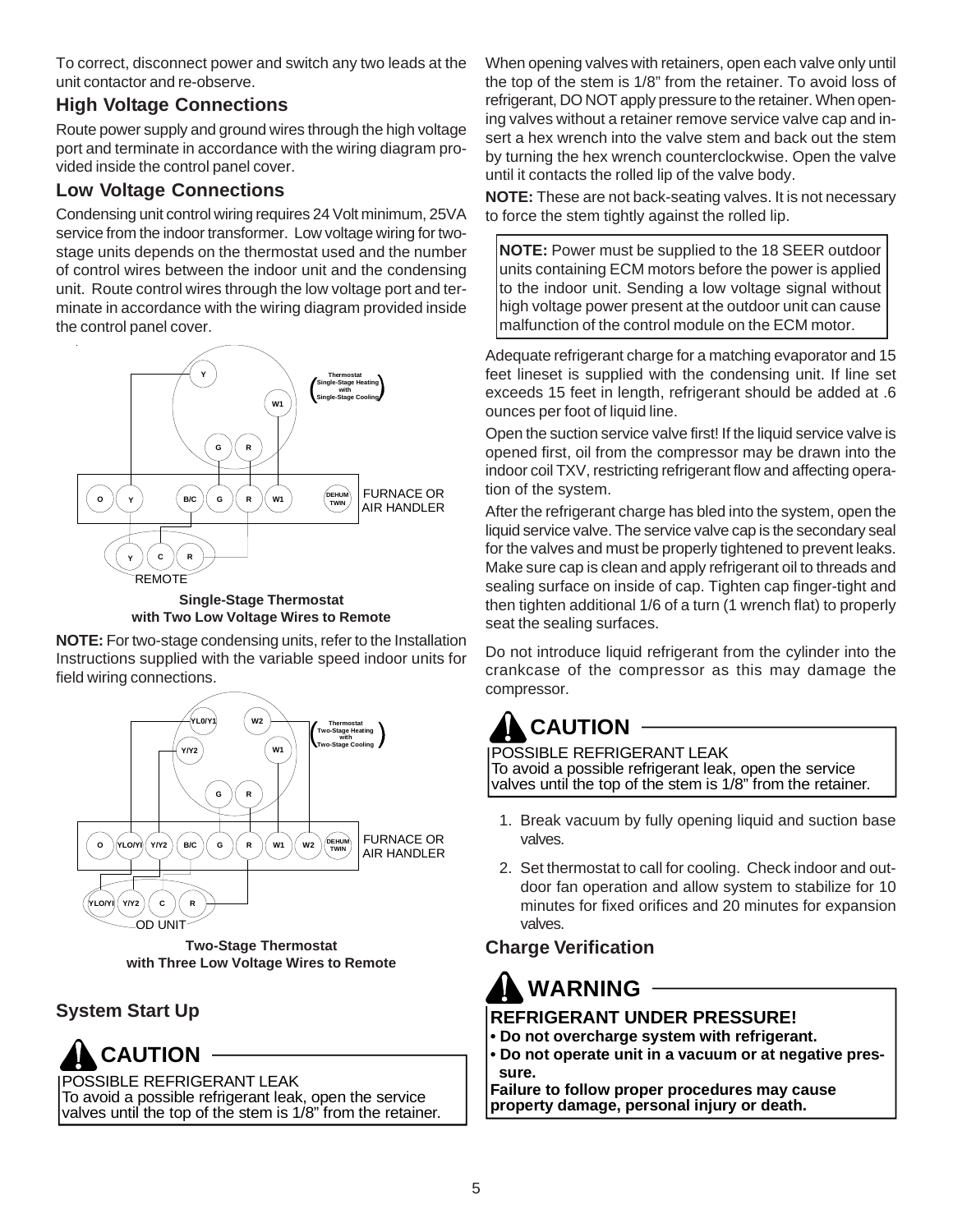# **CAUTION**

Use refrigerant certified to ARI standards. Used refrigerant may cause compressor damage, and will void the warranty. Most portable machines cannot clean used refrigerant to meet ARI standards.

### **NOTICE**

Violation of EPA regulations may result in fines or other penalties.

## **CAUTION**

Operating the compressor with the suction valve closed will void the warranty and cause serious compressor damage.

### **Final Charge Adjustment**

The outdoor temperature must be 60°F or higher. Set the room thermostat to COOL, fan switch to AUTO, and set the temperature control well below room temperature.

After system has stabilized per startup instructions, check subcooling and superheat as detailed in the following section.

### **Fixed Orifice**

## **CAUTION**

To prevent personal injury, carefully connect and disconnect manifold gauge hoses. Escaping liquid refrigerant can cause burns. Do not vent refrigerant into the atmosphere. Recover all refrigerant during system repair and before final unit disposal.

- 1. Purge gauge lines. Connect service gauge manifold to base-valve service ports. Run system at least 10 minutes to allow pressure to stabilize.
- 2. Temporarily install thermometer on suction (large) line near suction line service valve with adequate contact and insulate for best possible reading.
- 3. Refer to the superheat table provided for proper system superheat. Add charge to lower superheat or recover charge to raise superheat.
- 4. Disconnect manifold set, installation is complete.

#### **Superheat Formula = Suct. Line Temp. - Sat. Suct. Temp.**

### **Expansion Valve System**

#### *Single Speed Application*

- 1. Purge gauge lines. Connect service gauge manifold to base-valve service ports. Run system at least 10 minutes to allow pressure to stabilize.
- 2. Temporarily install thermometer on liquid (small) line near liquid line service valve with adequate contact and insulate for best possible reading.
- 3. Check subcooling and superheat. Systems with TXV application should have a subcooling of  $7 \pm 2$  °F and superheat of 7 to 9 °F.
	- a. If subcooling and superheat are low, **adjust** TXV to 7 to 9 ºF superheat, then check subcooling.
	- **NOTE:** To adjust superheat, turn the valve stem clockwise to increase and counter clockwise to decrease.
	- b. If subcooling is low and superheat is high, **add** charge to raise subcooling to  $7 \pm 2$ °F then check superheat.
	- c. If subcooling and superheat are high, **adjust** TXV valve to 7 to 9 °F superheat, then check subcooling.
	- d. If subcooling is high and superheat is low, **adjust** TXV valve to 7 to 9 ºF superheat and **remove** charge to lower the subcooling to  $7 \pm 2^{\circ}F$ .

**NOTE:** Do **NOT** adjust the charge based on suction pressure unless there is a gross undercharge.

4. Disconnect manifold set, installation is complete.

Subcooling Formula = Sat. Liquid Temp. - Liquid Line Temp.

| <b>SYSTEM SUPERHEAT</b>  |                |              |                |         |                |                                |                 |              |         |         |  |  |
|--------------------------|----------------|--------------|----------------|---------|----------------|--------------------------------|-----------------|--------------|---------|---------|--|--|
| <b>Ambient Condenser</b> |                |              |                |         |                | Return Air Temperature (50%RH) |                 |              |         |         |  |  |
| <b>Inlet Temperature</b> | <b>Drybulb</b> | Wetbulb      | <b>Drybulb</b> | Wetbulb | <b>Drybulb</b> | Wetbulb                        | Drybulb         | Wetbulb      | Drybulb | Wetbulb |  |  |
| ( °F Drybulb )           | 65°            | $54^{\circ}$ | <b>70°</b>     | 58°     | 75°            | 63°                            | 80 <sup>o</sup> | 67°          | 850     | 710     |  |  |
| 115                      |                | ---          |                | ---     |                | $\qquad \qquad \cdots$         |                 | ---          | 5       |         |  |  |
| 100                      |                |              |                | ---     |                | $---$                          |                 | 5            | 6       |         |  |  |
| 95                       |                | -- -         |                | $- - -$ |                | 5                              |                 | 5<br>$\star$ | 9       |         |  |  |
| 90                       |                | $- - -$      |                | ---     |                | 5                              |                 | 10           | 11      |         |  |  |
| 85                       |                | ---          |                | 5       |                | 5                              |                 | 12           | 17      |         |  |  |
| 80                       |                | 5            |                | 5       |                | 5                              |                 | 18           | 20      |         |  |  |
| 75                       |                | 5            |                | 5       |                | 10                             |                 | 20           | 22      |         |  |  |
| 70                       |                | 5            |                | 6       |                | 15                             |                 | 24           | 25      |         |  |  |
| 65                       |                | 5            |                | 10      |                | 20                             |                 | 25           | 29      |         |  |  |
| 60                       |                | 8            |                | 15      |                | 21                             |                 | 28           | 31      |         |  |  |

**NOTE: \* Charge 5° super heat, all other could be ± 2°F**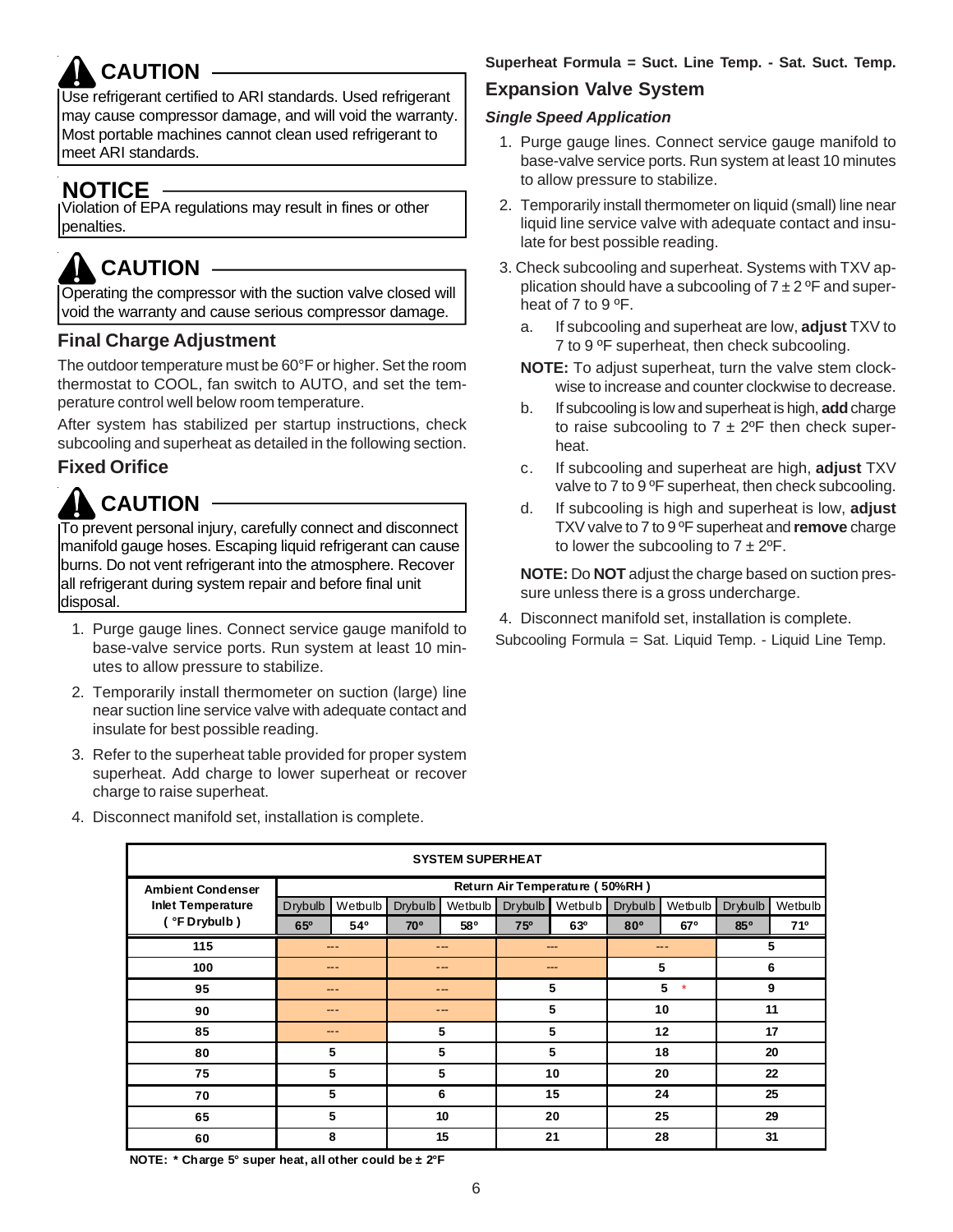#### *Two Speed Application*

Run the remote on low stage cooling for 10 minutes until refrigerant pressures stabilize. Follow the guidelines and methods below to check unit operation and ensure that the refrigerant charge is within limits. Charge the unit on low stage.

- 1. Purge gauge lines. Connect service gauge manifold to base-valve service ports.
- 2. Temporarily install thermometer on liquid (small) line near liquid line service valve with adequate contact and insulate for best possible reading.
- 3. Check subcooling and superheat. Systems with TXV application should have a subcooling of 5 to 7 ºF and superheat of 7 to 9 ºF.
	- a. If subcooling and superheat are low, **adjust** TXV to 7 to 9 ºF superheat, then check subcooling.
	- **NOTE:** To adjust superheat, turn the valve stem clockwise to increase and counter clockwise to decrease.
- b. If subcooling is low and superheat is high, **add** charge to raise subcooling to 5 to 7 ºF then check superheat.
- c. If subcooling and superheat are high, **adjust** TXV valve to 7 to 9 °F superheat, then check subcooling.
- d. If subcooling is high and superheat is low, **adjust** TXV valve to 7 to 9 ºF superheat and **remove** charge to lower the subcooling to 5 to 7 ºF.

**NOTE:** Do **NOT** adjust the charge based on suction pressure unless there is a gross undercharge.

4. Disconnect manifold set, installation is complete. Subcooling Formula = Sat. Liquid Temp. - Liquid Line Temp.

**NOTE**: Check the Schrader ports for leaks and tighten valve cores if necessary. Install caps finger-tight.

| <b>SATURATED SUCTION PRESSURE</b> | <b>TEMPERATURE CHART</b> |                                                   | <b>SATURATED LIQUID PRESSURE</b><br><b>TEMPERATURE CHART</b> |                                                  |               |  |  |  |  |
|-----------------------------------|--------------------------|---------------------------------------------------|--------------------------------------------------------------|--------------------------------------------------|---------------|--|--|--|--|
| <b>SUCTION PRESSURE</b>           |                          | <b>SATURATED SUCTION</b><br><b>TEMPERATURE OF</b> | <b>LIQUID PRESSURE</b>                                       | <b>SATURATED LIQUID</b><br><b>TEMPERATURE OF</b> |               |  |  |  |  |
| <b>PSIG</b>                       | $R-22$                   | <b>R-410A</b>                                     | <b>PSIG</b>                                                  | $R-22$                                           | <b>R-410A</b> |  |  |  |  |
| 50                                | 26                       | 1                                                 | 200                                                          | 101                                              | 70            |  |  |  |  |
| 52                                | 28                       | 3                                                 | 210                                                          | 105                                              | 73            |  |  |  |  |
| 54                                | 29                       | $\overline{4}$                                    | 220                                                          | 108                                              | 76            |  |  |  |  |
| 56                                | 31                       | 6                                                 | 225                                                          | 110                                              | 78            |  |  |  |  |
| 58                                | 32                       | $\overline{7}$                                    | 235                                                          | 113                                              | 80            |  |  |  |  |
| 60                                | 34                       | 8                                                 | 245                                                          | 116                                              | 83            |  |  |  |  |
| 62                                | 35                       | 10                                                | 255                                                          | 119                                              | 85            |  |  |  |  |
| 64                                | 37                       | 11                                                | 265                                                          | 121                                              | 88            |  |  |  |  |
| 66                                | 38                       | 13                                                | 275                                                          | 124                                              | 90            |  |  |  |  |
| 68                                | 40                       | 14                                                | 285                                                          | 127                                              | 92            |  |  |  |  |
| 70                                | 41                       | 15                                                | 295                                                          | 130                                              | 95            |  |  |  |  |
| 72                                | 42                       | 16                                                | 305                                                          | 133                                              | 97            |  |  |  |  |
| 74                                | 44                       | 17                                                | 325                                                          | 137                                              | 101           |  |  |  |  |
| 76                                | 45                       | 19                                                | 355                                                          | 144                                              | 108           |  |  |  |  |
| 78                                | 46                       | 20                                                | 375                                                          | 148                                              | 112           |  |  |  |  |
| 80                                | 48                       | 21                                                | 405                                                          | 155                                              | 118           |  |  |  |  |
| 85                                | 50                       | 24                                                | 415                                                          | 157                                              | 119           |  |  |  |  |
| 90                                | 53                       | 26                                                | 425                                                          | n/a                                              | 121           |  |  |  |  |
| 95                                | 56                       | 29                                                | 435                                                          | n/a                                              | 123           |  |  |  |  |
| 100                               | 59                       | 31                                                | 445                                                          | n/a                                              | 125           |  |  |  |  |
| 110                               | 64                       | 36                                                | 475                                                          | n/a                                              | 130           |  |  |  |  |
| 120                               | 69                       | 41                                                | 500                                                          | n/a                                              | 134           |  |  |  |  |
| 130                               | 73                       | 45                                                | 525                                                          | n/a                                              | 138           |  |  |  |  |
| 140                               | 78                       | 49                                                | 550                                                          | n/a                                              | 142           |  |  |  |  |
| 150                               | 83                       | 53                                                | 575                                                          | n/a                                              | 145           |  |  |  |  |
| 160                               | 86                       | 56                                                | 600                                                          | n/a                                              | 149           |  |  |  |  |
| 170                               | 90                       | 60                                                | 625                                                          | n/a                                              | 152           |  |  |  |  |